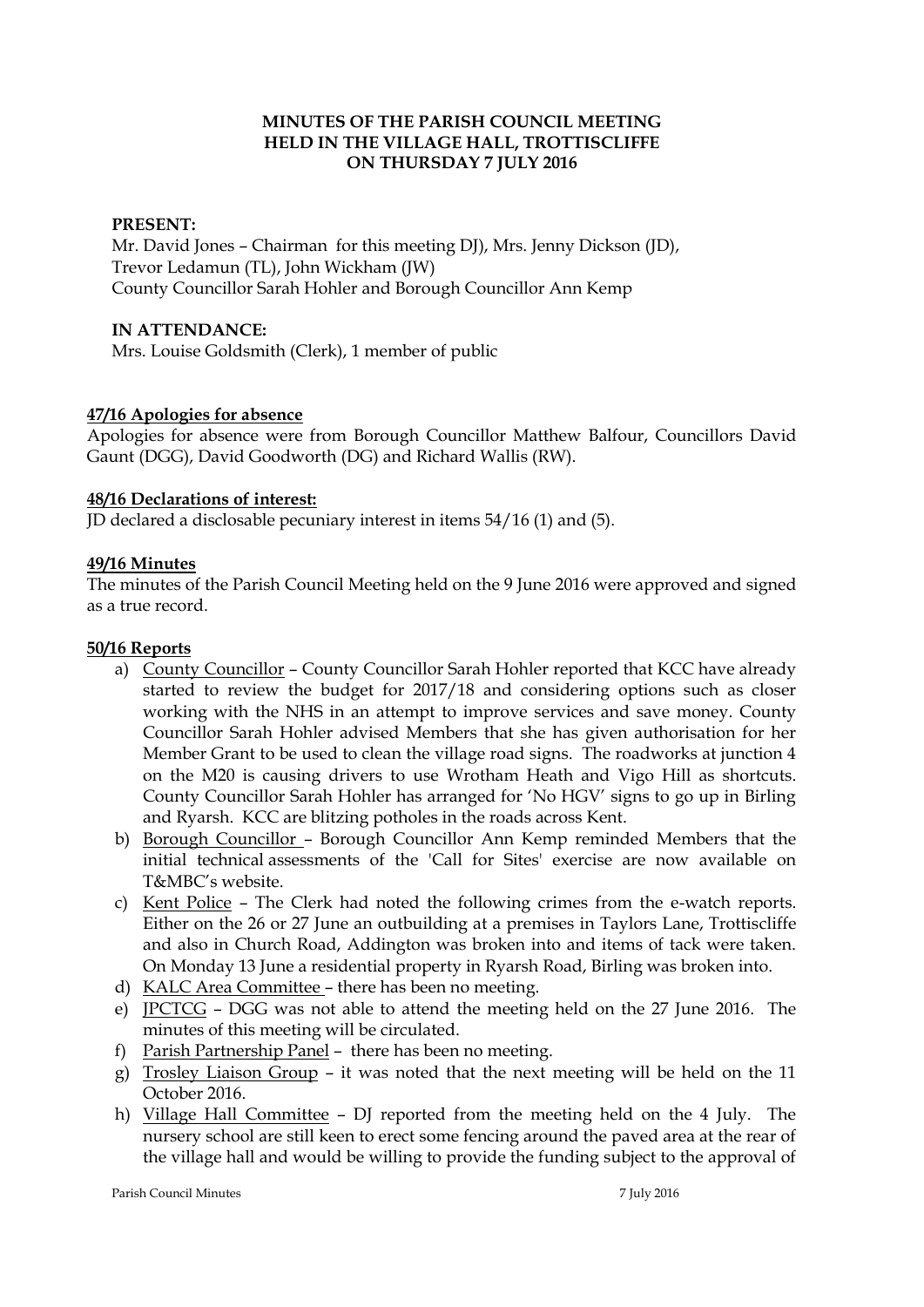the Parish Council. Members discussed this request and agreed that they would like to see a drawing for the proposal before making a decision. It was suggested and agreed that any fencing would need to have a double gate to allow for access.

i) Old Chalks Down Project (OCDP) – The Clerk had circulated a plan from the OCDP co-ordinator which outlines the actions that the OCND project aims to deliver for Trottiscliffe. Members noted this action plan. A request for funding towards the OCDP was deferred to the next meeting.

### **51/16 Matters arising**

- a) Defibrillator TL is hoping that a contact will be able to hold a briefing session in the Autumn. TL will liase with the Clerk about dates and availability of the village hall.
- b) Parish Plan/Emergency Plan deferred to the next meeting**.**
- c) Review of Funding arrangements with Parish Councils T&MBC have completed the consultation and a report summarising their final proposals is expected soon.
- d) T&MBC Call for Sites/Development of the Local Plan The Clerk had attended the briefing session at T&MBC on the 28 June 2016. T&MBC explained the evidence work to date and set out the options for the Local Plan development. The evidence has been based on 7 Guiding Principles. Potential sites have been assessed on their suitability, availability and achievability. Current brownfield sites will not deliver the number of new dwellings forecasted as required up to 2031. T&MBC have objectively assessed housing needs and have calculated that a further 13,460 dwellings are required over this period i.e. 673 per annum of which 273 per year will need to be affordable housing. This Issues & Options document was reported to the Planning and Transport Advisory Board on 5 July 2016. This report sets out the options for a development strategy for the new local plan. This Board also agreed the format of the report which is to be used for public consultation. T&MBC Cabinet is set to approve the Planning and Transport Advisory Board's final recommendations on the 6 September 2016 and it is anticipated that the public consultation will commence mid to late September. T&MBC were keen to stress that the Parish Council would be consulted and would even be able to have an input into the type of housing to be provided.

### **52/16 Finance & Policies**

Statement of payments to be made and income received

### **Balances as at 7 July 2016:**

| <b>National Savings Account:</b> | £1,674.64  |
|----------------------------------|------------|
| Nat West TPC TCC Account:        | £20,418.76 |
| Nat West TPC Reserve Account:    | £18,028.28 |
| Nat West TPC Current Account     | 237.02     |
| Less cheque 000047               | 70.00      |
|                                  | £ 167.02   |

### **Receipts**

Nat West TPC Current Account:

£95.00 – annual allotment rental fees and sheep grazing fee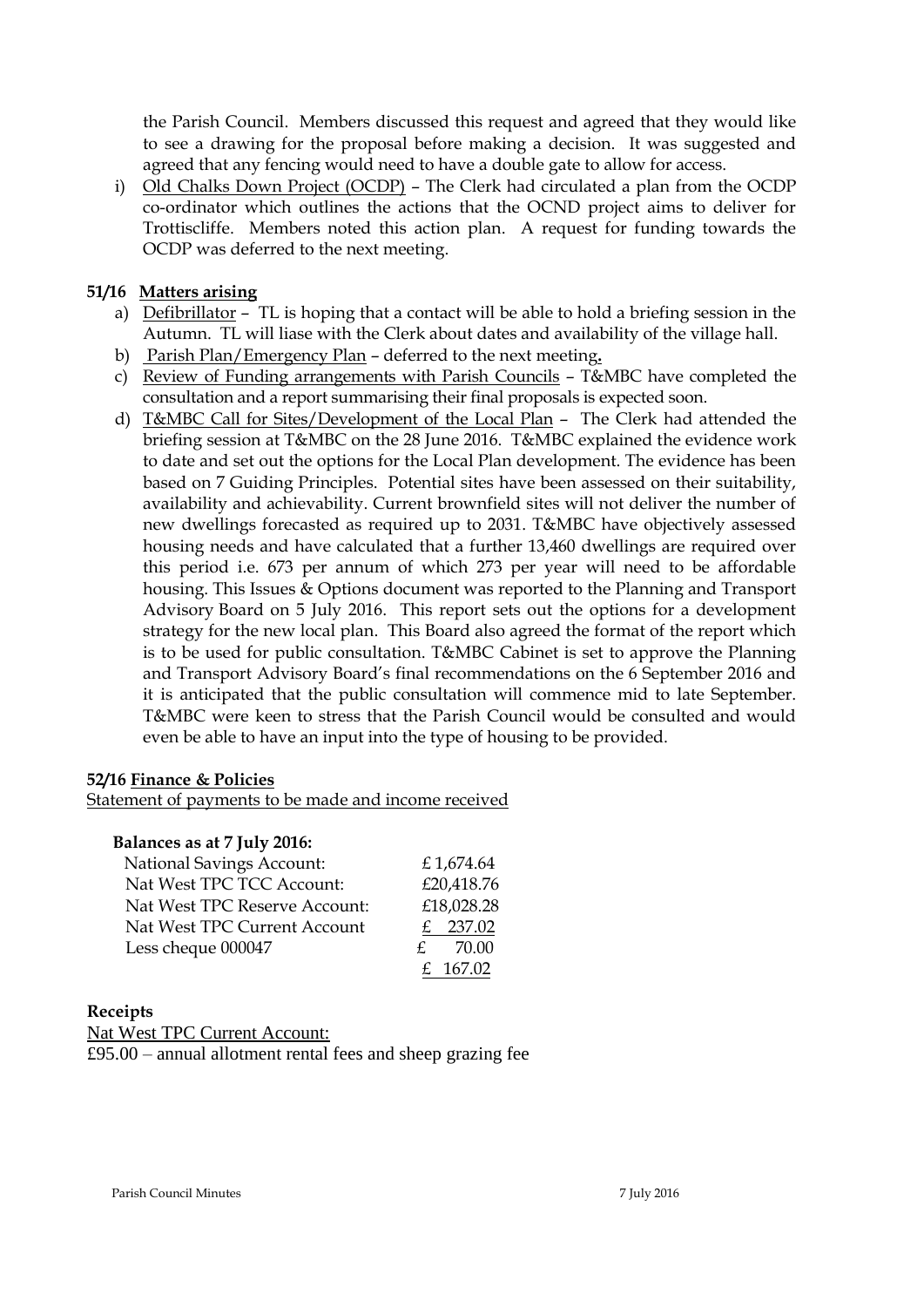### **Cheques for signature TPC Current Account:**

| Supplier                 | Description                            | <u>Cheque</u><br>Number | Amount     |
|--------------------------|----------------------------------------|-------------------------|------------|
| Mrs L S Goldsmith        | (Expenses)                             | 000051                  | £ 96.92    |
| Mrs L S Goldsmith        | (Salary- 4 weeks)                      |                         |            |
|                          | $(09/06/16 - 06/07/16)$                | 000052                  | £159.30    |
| <b>HMRC</b>              | (Clerk's Tax)                          | 000053                  | £ $105.60$ |
| Four Seasons Gardens Ltd | (Grass cutting)                        | 000054                  | £401.00    |
| Mrs L S Goldsmith        | (Salary – 4 weeks) – post-dated cheque |                         |            |
|                          | $(06/07/16 - 04/08/16)$                | 000055                  | £159.30    |
| <b>HMRC</b>              | (Clerk's Tax - post-dated)             | 000056                  | £105.60    |
| Total                    |                                        |                         | £1,027.72  |

Transfer from TPC Reserve Account to TPC Current Account: £1,000.00

## **Cheques for signature TPC TCC Account:** There are none.

a) Cheques for signature: The Chairman proposed that the cheques listed above be signed. Agreed.

b) Annual Review of Standing Orders and Financial Regulations: Members agreed to review the documents previously adopted in time for the next meeting.

c) Allotments – annual review of allotment rents: To be reviewed at the next meeting. DJ reported that the allotment holders would like an additional standpipe for a water supply. DJ agreed to obtain a formal quote to be considered at the next meeting.

## **53/16 Members of public:**

A member of the public stated that they agree with a suggestion for an additional standpipe at the allotments. A fence is to be put up in School Lane on private land between April Cottage and the end of the road. Residents in the road have been advised.

## **54/16 Planning**

a) Applications

*8.18hrs JD disclosed a pecuniary interest and left the meeting*

1] TM/16/01753/FL – The Nursery, Taylors Lane, Trottiscliffe

Retention of a static mobile home as accommodation for an agricultural worker ancillary to the nursery business and retention of 2 dog kennels and pens.

*Resolved: Object. Members would like to draw your attention to the Inspector's comments that 'it should not be assumed that a permanent dwelling will be permitted after 3 years and that much will depend on any progress towards viability and the need for an on-site presence'. Members feel that the applicant has not submitted any evidence that a viable business is in operation at the site. Local knowledge informs us that vehicle movements in and out of the site are minimal which also suggests that a viable business is not in operation.*

*8.26hrs JD returned to the meeting*

2] TM/16/01674/FL – Trosley Farm, Addington Lane, Trottiscliffe, ME19 5DW

Retrospective planning application for an all-weather manege and steel container for insecure storage, together with additional hardstanding area and hard and soft landscaping.

*Resolved: Object. We would like to see a plan showing in full the legal boundary of the site and the position of all the outbuildings and to understand better what is actually on the site. We prefer the location of the manege which was given consent as it was in close proximity to the barn. Given that the manege has been relocated this leaves us with a situation where there is a breach of condition 3* 

Parish Council Minutes 7 July 2016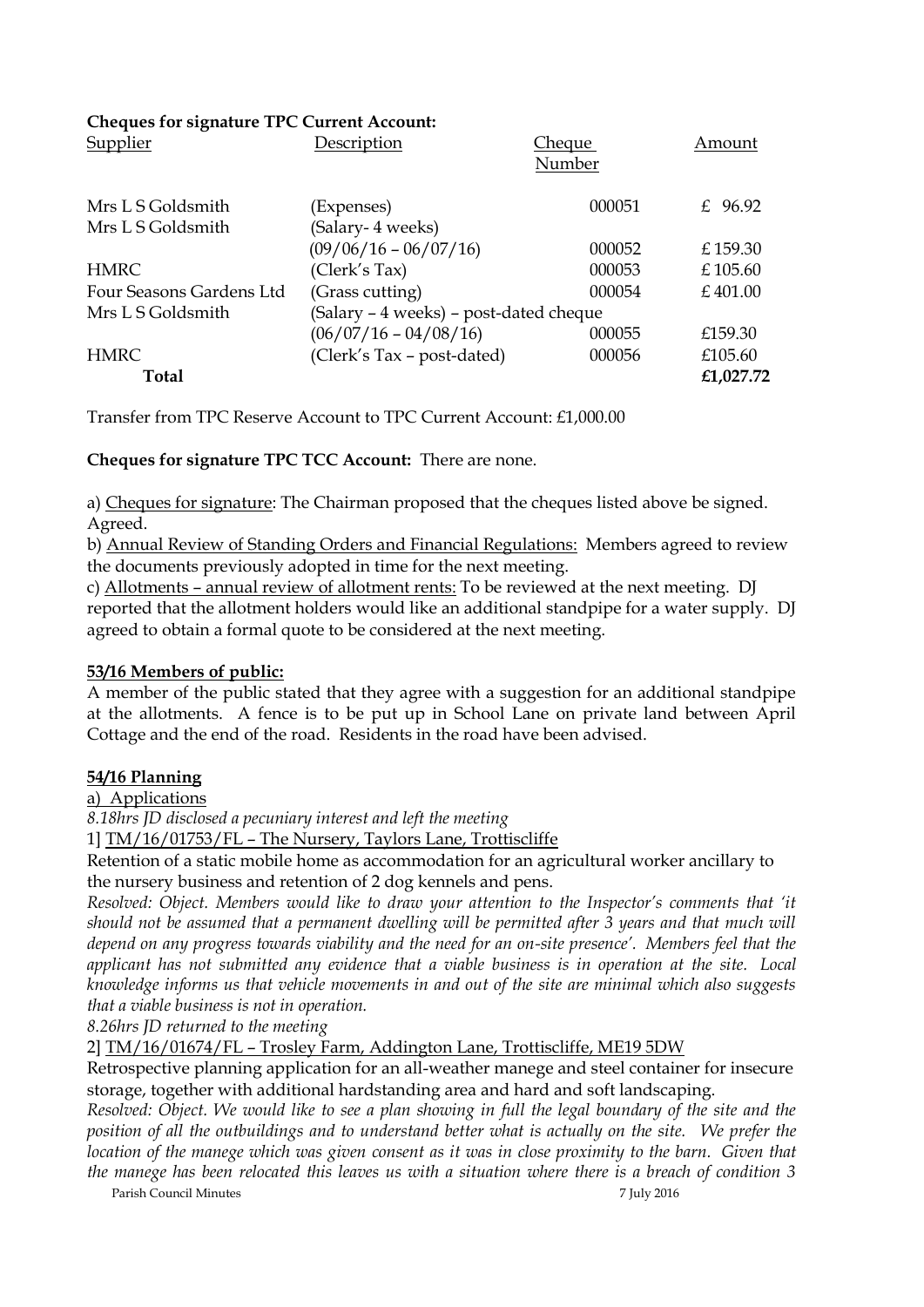*(landscaping) of the original planning permission TM/09/00780/FL which was addressed by planning proposal TM/10/1435 and has not been fulfilled. We disagree with the statement that the mobile stable block represents permitted development. We question the suggestion that it can be re-sited at any time given the size and bulk of the building. We also do not understand the need for this additional stabling given the size of the permitted stables and question what it is actually standing on. We also question the current use of the permitted stables. Local knowledges also causes us to dispute the wording of section 5.03 of the Design & Access Statement which suggests that the site is used for only private livery. We would like to see more information on the size, contents and use of the steel container.*

3] TM/16/01860/FL – Coldrum House, Coldrum Lane, Trottiscliffe

Change of use of land to include within residential curtilage of Coldrum House

*Resolved: Object. We share the views of the inspector that dismissed an appeal for a dwelling house at Copper Beech in Pinesfield Lane (Re: TM/15/00021). We feel that the proposal would reduce and detract from the openness of this part of the Green Belt. It would conflict with the fundamental aim of Green Belt policy and the NPPF. As required by the NPPF, the harm that would be caused due to its*  inappropriateness and its impact on the openness of the Green Belt needs to be given substantial *weight.*

## 4] TM/16/01861/FL – Coldrum House, Coldrum Lane, Trottiscliffe

Demolition of an existing garden storage outbuilding and its replacement with a new garden store and car port building (revised design to replacement building permitted by planning permission TM/16/00597/FL)

*Resolved: Object. We note that the new proposed buildings are twice the size of the original proposed buildings (TM/16/00597/FL). We also note that the 'existing' garage is not shown on the approved site plan for the original planning application TM/15/00444/FL. In fact no outbuildings are shown on the original application. On the documents submitted as part of the planning proposal TM/15/01379/RD, to discharge some of the conditions of the original permission granted, the 'existing' garage appears. We believe that the 'existing' garage shown on the current plans does not have planning permission although it has been built. We believe that the current proposals would mean that the site is overcrowded. The 'existing' garage should suffice subject to retrospective planning permission. 20:54 JD disclosed a pecuniary interest and left the meeting*

5] TM/16/01980/FL – The Downs House, Green Lane, Trottiscliffe, ME19 5DX

Demolition of shed. Erection of timber outbuilding.

*Resolved: Object. We believe that the proposed outbuilding by it sheer size, mass and bulk is oversized for the location. We are not opposed to the idea of an outbuilding but would like to see a reduction in the overall footprint and roof height*.

*21:01hrs JD returned to the meeting*

b) Decisions from T&MBC

1] TM/15/03940/FL – Darrens Meadow Farm, Green Lane, Trottiscliffe, ME19 5DX

Change of use of agricultural land to a mixed use of equestrian paddock and agricultural together with the erection of a stable block, a potting shed, a farm shop and rest room/office and the provision of hard-standing to form access driveway and vehicle parking and turning areas. *Application withdrawn*

### c) Other planning matters

1] Whitaker Cottage – unauthorised use as separate dwelling. Enforcement have had to serve the Planning Contravention Notice again. The owners have until the 12 July 2016 to respond. 2] Trosley Farm – retrospective planning proposal considered above.

3] 16/00144/ADVH - Plough Inn, Taylors Lane - regarding alleged unauthorised advert.

Members noted that the sign has been removed from the building but is now leaning against it. The Clerk was asked to find out if this is permissible.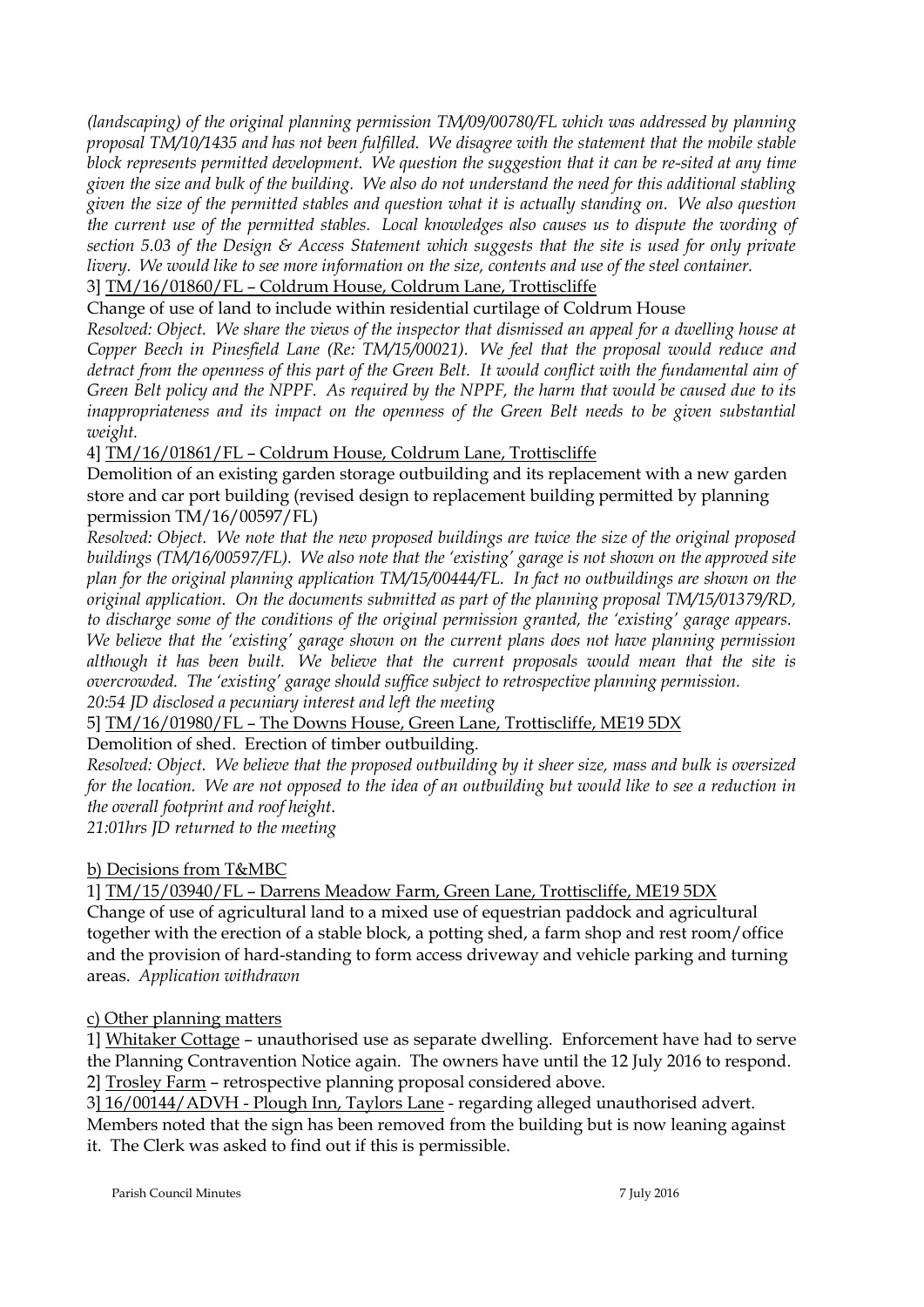4] Kildare, Ford Lane – the Clerk has reported to enforcement that a second entrance/exit now exists to the right of the property.

5] Land on Ford Lane - in response to local concerns planning enforcement inspected the site and found no evidence that the site is being used for unauthorised occupation. A High Court Injunction exists for this land which prevents the use of the site as a residential caravan site. A copy of the Injunction has been fixed to the site.

# **55/16 Highways, Footways and Footpaths**

1] Traffic mounting the pavement on Taylor's Lane - KCC and County Councillor Sarah Hohler have come to the conclusion that priority signage installed in the village would have minimal impact. KCC believe drivers would not pay due attention to the markings and the addition of multiple markings and signs in the village will detract from its natural aesthetics.

2] Taylors Lane/Vigo Hill – Members heard that the proposed 30mph Traffic Regulation Order is currently being advertised. Letters will be posted to all houses along Taylors Lane and Vigo Hill. Members considered and approved the design. The Clerk will place details about the Traffic Regulation Order consultation on the website and noticeboards.

4] Electricity supply to the Christmas Tree – the Clerk had met with an engineer from UKPN on Tuesday 21 June 2016 who had advised that under the terms of their policy it is not possible to provide an electrical connection to the island. The Clerk has informed KCC of this decision. KCC have now advised the Clerk that it may be possible to apply for a license to run a cable either over or across the road.

# 6] Reported Faults

i) Church Lane – the Clerk has reported that the 'Give Way' sign needs attention.

ii) TL to report that there are potholes in Ford Lane.

iii) A tree blocking the footpath between Green Lane and Pilgrims Way (PROW ref: 720489) and a tree is blocking the footpath behind the sheds near the church (PROW ref: 084895) – action still to be taken.

iv) The Clerk has reminded KCC that they have still not completed all of the white lining. v) BT telephone box in Taylor's Lane need cleaning and the vegetation which is blocking the door needs cutting back - the Clerk has reported to BT who have raised a works order.

vi) Clerk to report vegetation growing over the footpath in Church Lane going past Bramble Park and also on the footpath which goes from Church Lane to the church.

## **56/16] Open Spaces, Recreation Ground and Allotments**

1] Remedial work to the playground – JW reported that RoSPA will be carrying out their annual inspection in July. Members noted that as requested the contractor has completed 2 additional cuts free of charge. Members were in agreement that if the current weather conditions continue that the Parish Council might have to pay for additional cuts.

2] Allotment boundaries and fencing – The contractor attempted to install the chestnut fencing on the boundary with Darren's Meadow but was unable to commence the work. The Clerk has apologised to the owners of Darren's Meadow and Members noted that the contractor will not be permitted to erect the fencing from this side of the boundary. Members approved a revised quote for the fencing to be erected from the allotment side and noted that this work would probably not take place now until the Autumn. The Clerk will advise the owner of Darren's Meadow of this decision and request that two power boxes belonging to them will need to be moved as once the fence is erected they will not be able to access them.